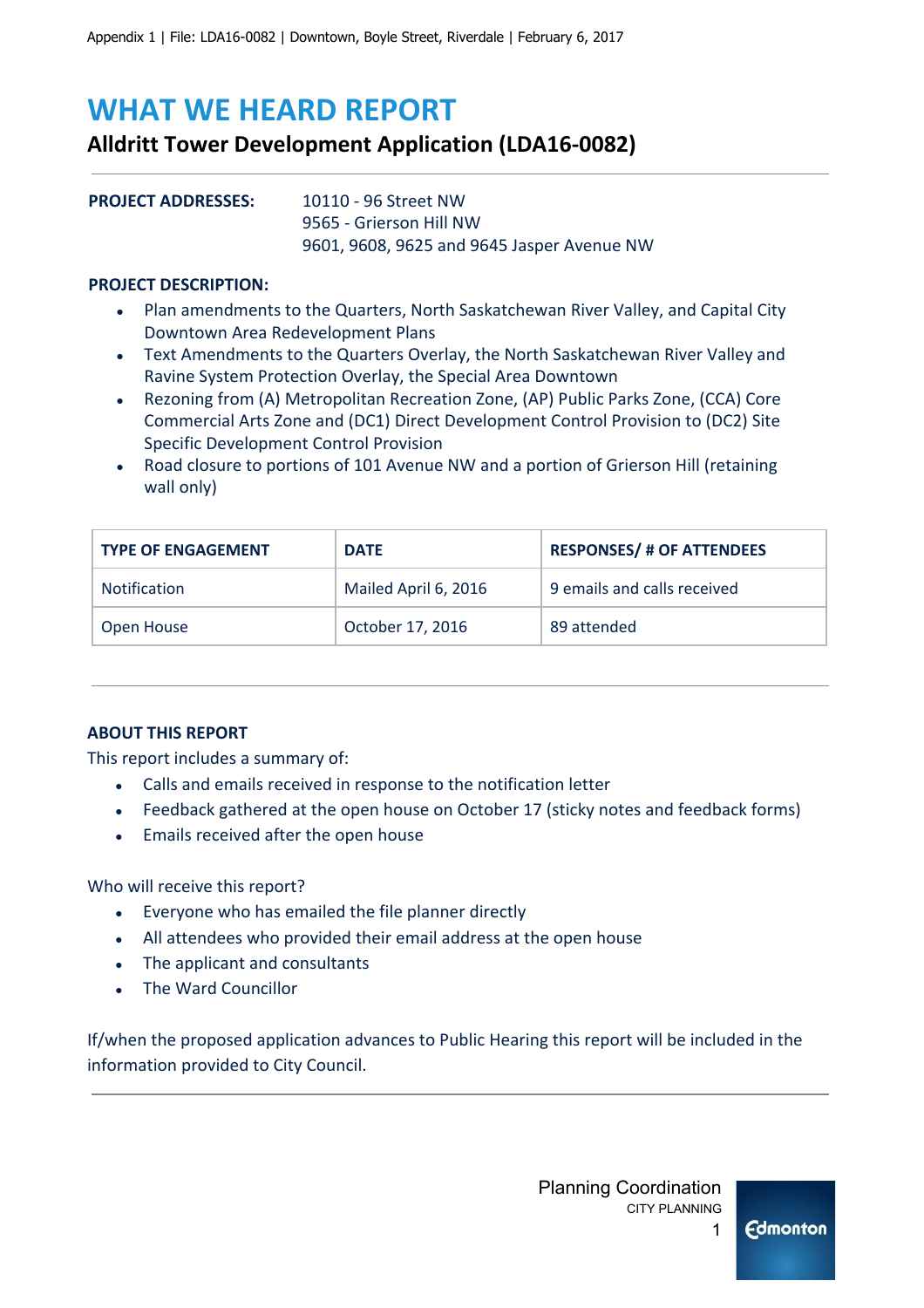| <b>FEEDBACK SUMMARY</b> |                                                                                                                                                                                |  |
|-------------------------|--------------------------------------------------------------------------------------------------------------------------------------------------------------------------------|--|
| <b>Revitalization</b>   | This type of development is needed for the east side of downtown. It will<br>bring people and life to this area.                                                               |  |
| <b>Existing Plans</b>   | The development does not conform with the Quarters plan. The proposal goes<br>against the work of City Administration, the Artists' Quarters development<br>and the community. |  |
| <b>Heritage</b>         | The proposal does not maintain the integrity of the heritage district.                                                                                                         |  |
| <b>Parkland</b>         | The river valley and its views are a public asset that should not be sold. The<br>area should be developed as a park as planned.                                               |  |
| Height                  | The building is too tall. It is out of scale with surrounding development and<br>what was proposed in the Quarters.                                                            |  |
| <b>Location</b>         | The proposal should not be on public land when there are many under-used<br>private sites downtown that could support this type of development.                                |  |
| <b>Design</b>           | The building design is beautiful. Concern about the terraces becoming dead<br>space, particularly if the pedestrian bridge is not included.                                    |  |
| Geotechnical            | Concern about the slope stability for the building and that a tower so tall will<br>have geotechnical issues.                                                                  |  |
| <b>Access</b>           | Important to still be able to walk and cycle through the site and along the<br>top-of-bank.                                                                                    |  |
| <b>Traffic/Parking</b>  | Concern about the traffic and parking impacts on the St. Barbara Church.                                                                                                       |  |

#### **WHAT WE HEARD**

All comments from the open house, and from emails sent to the file planner are summarized by main themes below.

#### **Revitalization**

- I think a signature project on this site is positive for the river valley, the city and the neighbourhood
- Let them build this area needs some love
- There hasn't been any development in this area in a long time
- It revitalizes and gives life to an area that needs it
- Positive development for the Quarters
- A development like this is long overdue for this corner
- I like that it will revitalize and spur development on the east side of downtown

 Planning Coordination CITY PLANNING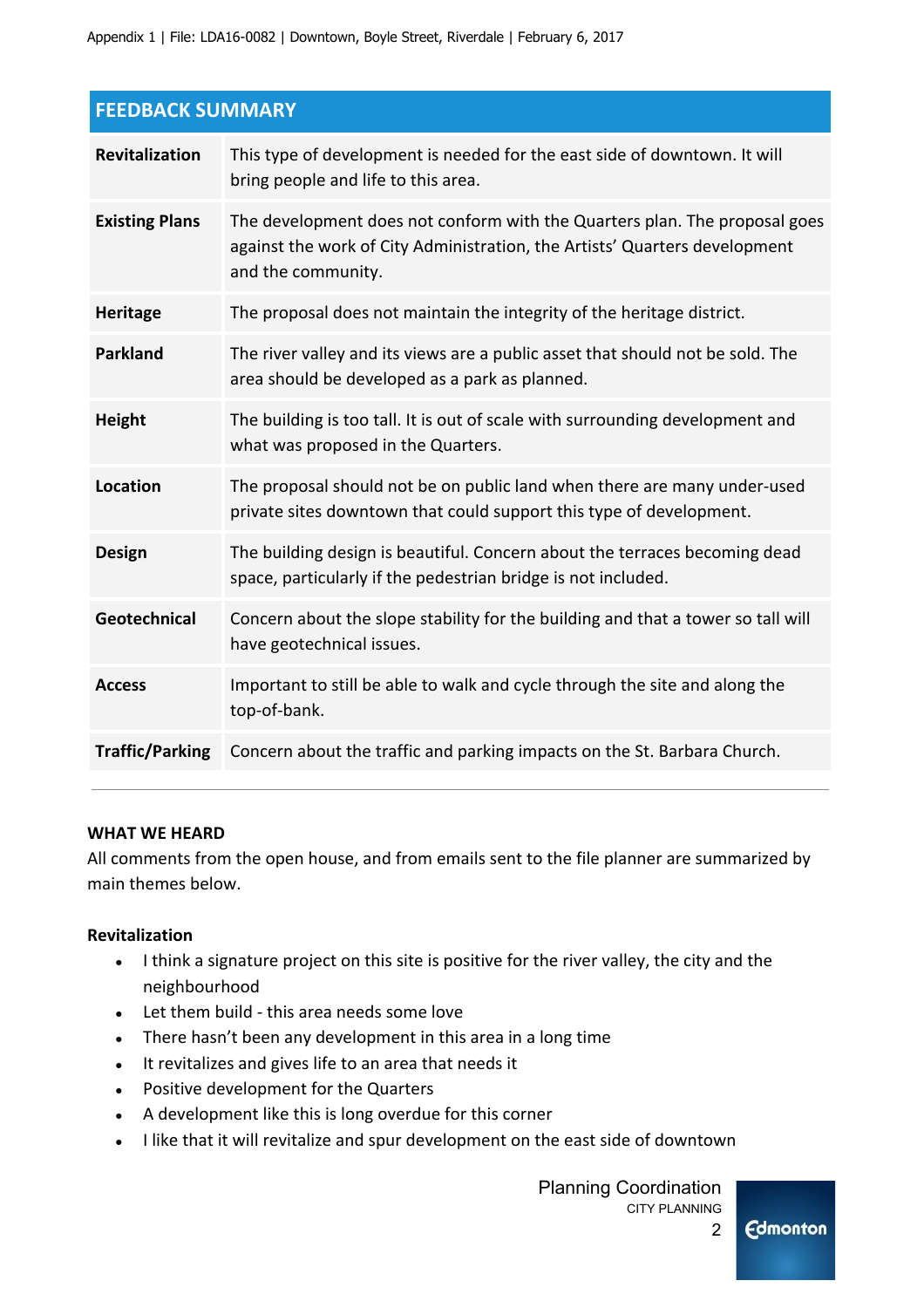- More housing with a view of the river valley would be nice
- This part of downtown desperately needs a boost from innovative development
- Pioneer for the Quarters
- I like that it will bring more residents, commercial space and visitors to our community
- Will increase the population enjoying the river valley
- Terraces bring vibrancy to parks and river valley areas
- Will bring life and energy to Quarters area
- Promises to be a vibrant community hub
- A development of this scale and investment will hopefully inspire further development

#### **Existing Plans and Precedence**

- This is setting precedent for future development
- Building this will set a precedent, and the Quarters will Blossom
- This is at odds with the ARP
- Stick to the laboriously developed current plan
- This developer and landowner was around thru the Quarters ARP process and they should stick with that plan
- Why would the City undermine its own planners and administration and sabotage this plan?
- A passive solar project is planned at the Artists Quarters nearby
- Convincing people to move into the Artists Quarters is partially based on the promise of a river valley view and solar access
- The City has put considerable money into the Quarters and this project totally sabotages the Artist Quarters
- This area was planned as a green zone with a park promenade in the Quarters in 2000
- We should keep the area public and it should be a park in keeping with the plan

#### **Heritage and Character**

- Regarding the blue and pink buildings just because they don't have heritage designation doesn't mean that they don't have heritage value
- I want a historical downtown
- Doesn't fit with historical concept of this block or the heritage Quarter
- Changes the whole character of the neighbourhood
- This is not what we want for the quarters
- Must preserve the integrity of the heritage district
- Not at all in keeping with the heritage concept
- The proposed building is an insult to downtown residents and to everyone who cares about Edmonton's history
- Would like the historical buildings to remain
- I've always liked the concept of building new next to heritage if done well the tower will support a thriving Gibson Block

 Planning Coordination CITY PLANNING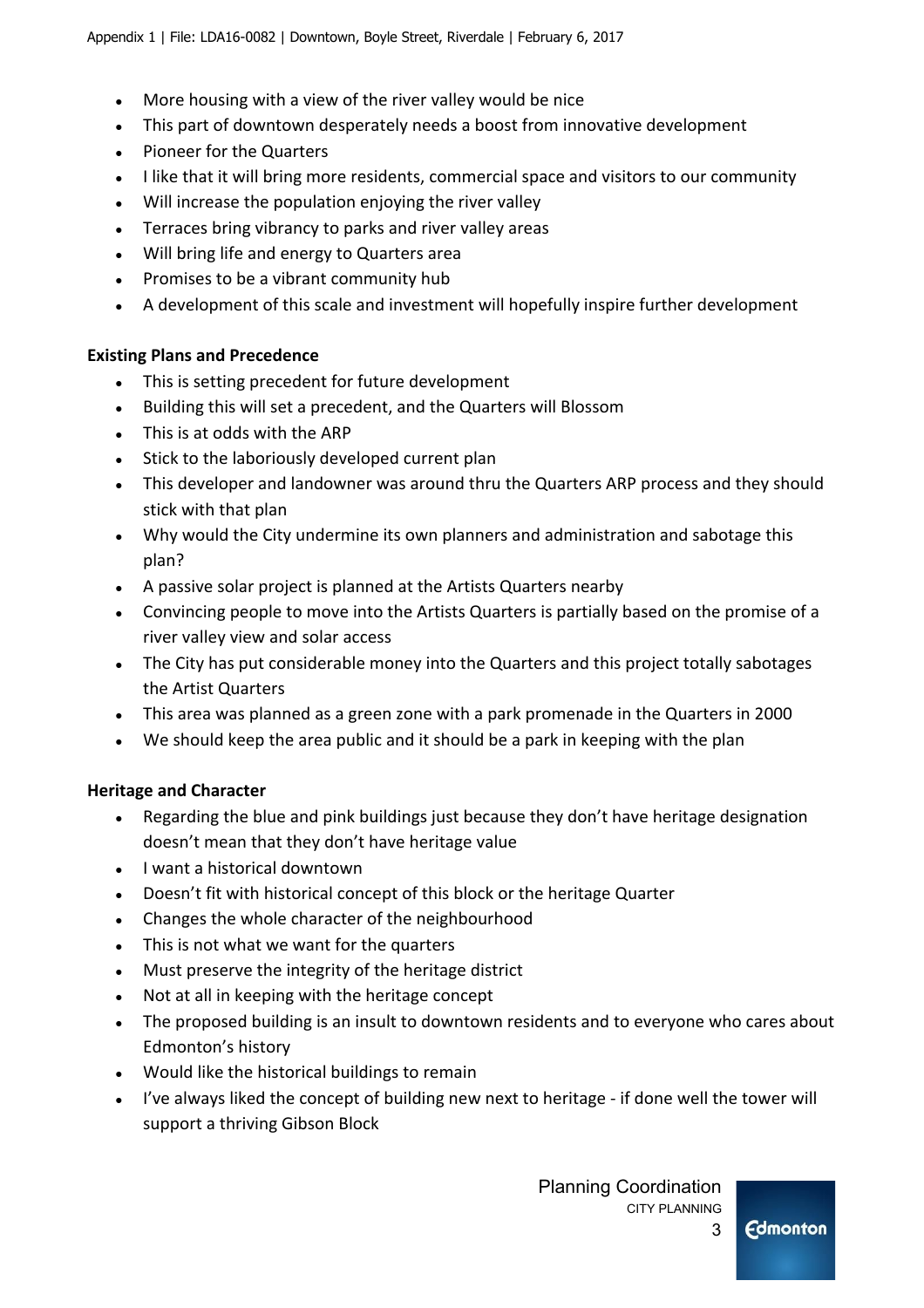- Development does not necessarily conflict with preservation 104 Street is a great example of a well preserved historic district where development has created a vibrant streetscape
- Use St. Barbara for a statue in the park, the park name or a boulevard
- Focus on historical elements that support the church

#### **Parkland and Public Space**

- Why are we setting a precedent of selling parkland?
- River valley and its views are a great public asset
- Don't even entertain the idea of selling our river valley
- City should not sell parkland
- River valley should not be for sale
- River valley belongs to the people of Edmonton not the developers and private interests
- Appalled by the proposal to destroy the beautiful natural, and historical view of Edmonton's river valley
- We should be preserving the Ribbon of Green
- Although the tower is slim, it will still take away the gorgeous view of the river valley
- I don't like the view from Jasper Ave being compromised
- Do not interfere with the view for Edmontonians
- We need more quality park space and downtown Edmonton needs more parkland
- The idea of a park and viewpoint is much more appealing
- This site should be a public park

#### **Building Height**

- Building sticks out like a giant middle finger
- Too tall
- Would like to see it be 30 stories or less
- Should be 4 stories not 80
- Better to cut it in half or less
- Other buildings in the Quarters are restricted to 3 to 45 stories maximum
- Building does not fit the community character
- It is completely out of scale with surroundings
- This project is much too high density for the neighbourhood it is being built in
- Too close to the river valley to have this tall of a building
- Concerned about the shadow the building will cast
- The concept is great, but too high it should be 20-30 stories
- Do 80 stories nothing less

#### **Location**

- The location is good as it will connect to the funicular
- Showy and creative, but not right for this site
- We have many vacant parcels in the Quarters

 Planning Coordination CITY PLANNING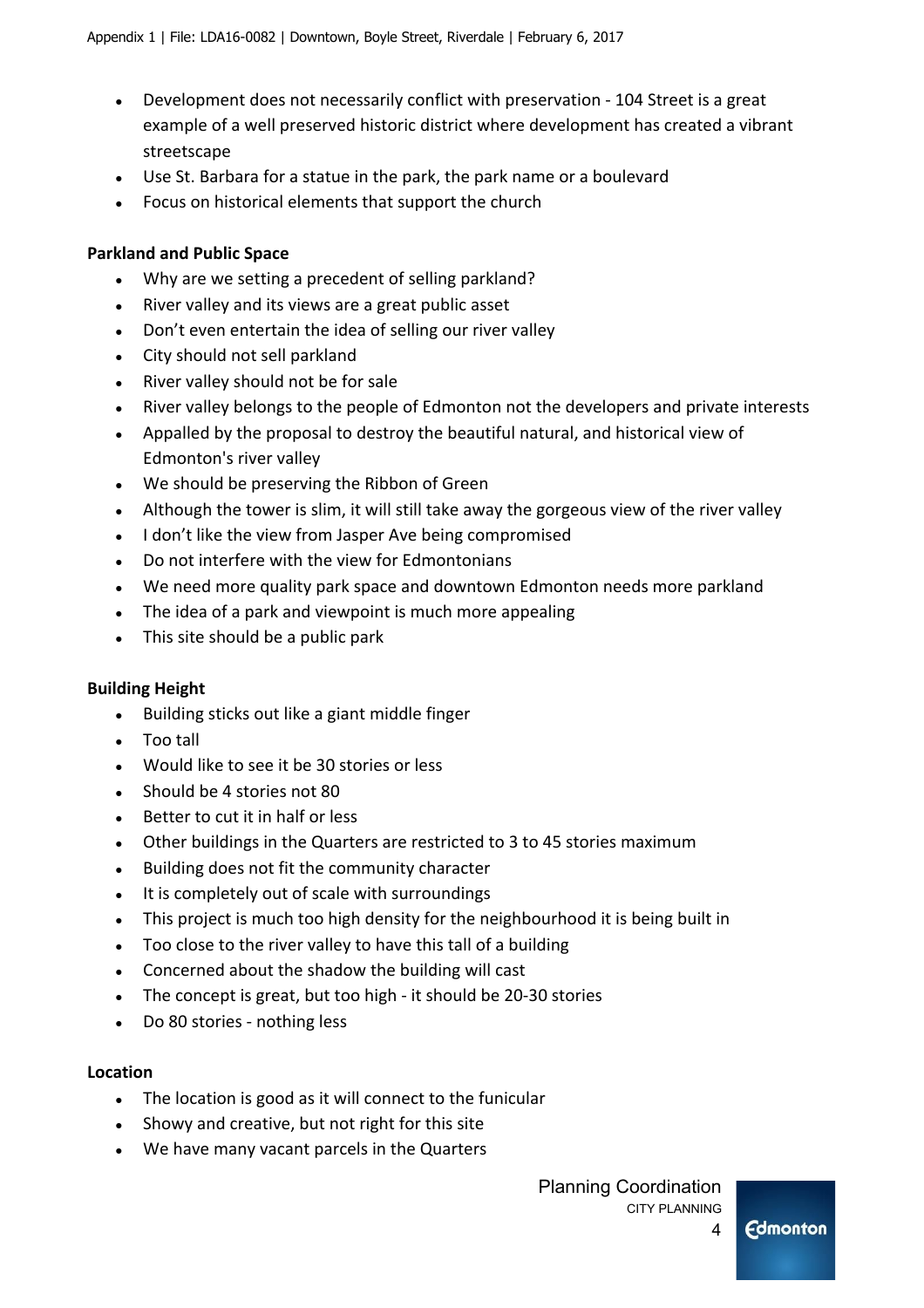- Why couldn't it be built on private land that Alldritt owns?
- The tower is okay, but it is the wrong location
- A tower like this should be towards the City limits not in the downtown
- There are more than enough high priced towers being built downtown
- We have current underused downtown office and condo space
- There are derelict rooming houses and parking lots that could support this kind of project

#### **Design**

- Landmark building is very important to the City and the site
- I like the tall thin building
- I enjoy the design, especially the parkade, the main levels for businesses, and the modern outdoor spaces
- Beautiful building design
- I like that the plan takes the Hyatt and heritage buildings into account
- Please approve and ensure lots of lighting along the sidewalks
- The slenderness of the structure alleviates the shadow and view concerns
- Disappointed to see hotel proposal condos would be a better fit
- Want to make sure we don't build dead space
- Concern that the terraces will become dead space and place for homeless to camp
- Concern that the bridge linking the hill to the park won't be built, which is essential to keeping the terrace from becoming dead space
- Unfortunate that the bridge will not be included it is the most appealing part of the plan

## **Bank Stability/Geotechnical**

- Concerned about the slope stability along the rim of North Saskatchewan River Valley
- Natural instability, combined with human activity makes the size and design of the proposed development seem foolhardy and a liability to Edmontonians
- Geologic instability of the edge of the Grierson Hill, compounded with historical human disturbance (coal mines, garbage dumps, etc.) have created a dynamic slope that probably cannot withstand a structure which is literally the height of folly
- Who pays when it fall over?
- What will happen to the park when the roof of the parkade is compromised by water seepage?
- Move it away from the unstable river bank

## **Access and Connections**

- A development like this will tie into the pedway network and compliment the shaw conference centre and downtown
- Development will aid access to the river valley
- Concerned about public access along the southern edge of 101 Avenue as tt is a well-used bicycle and pedestrian corridor

 Planning Coordination CITY PLANNING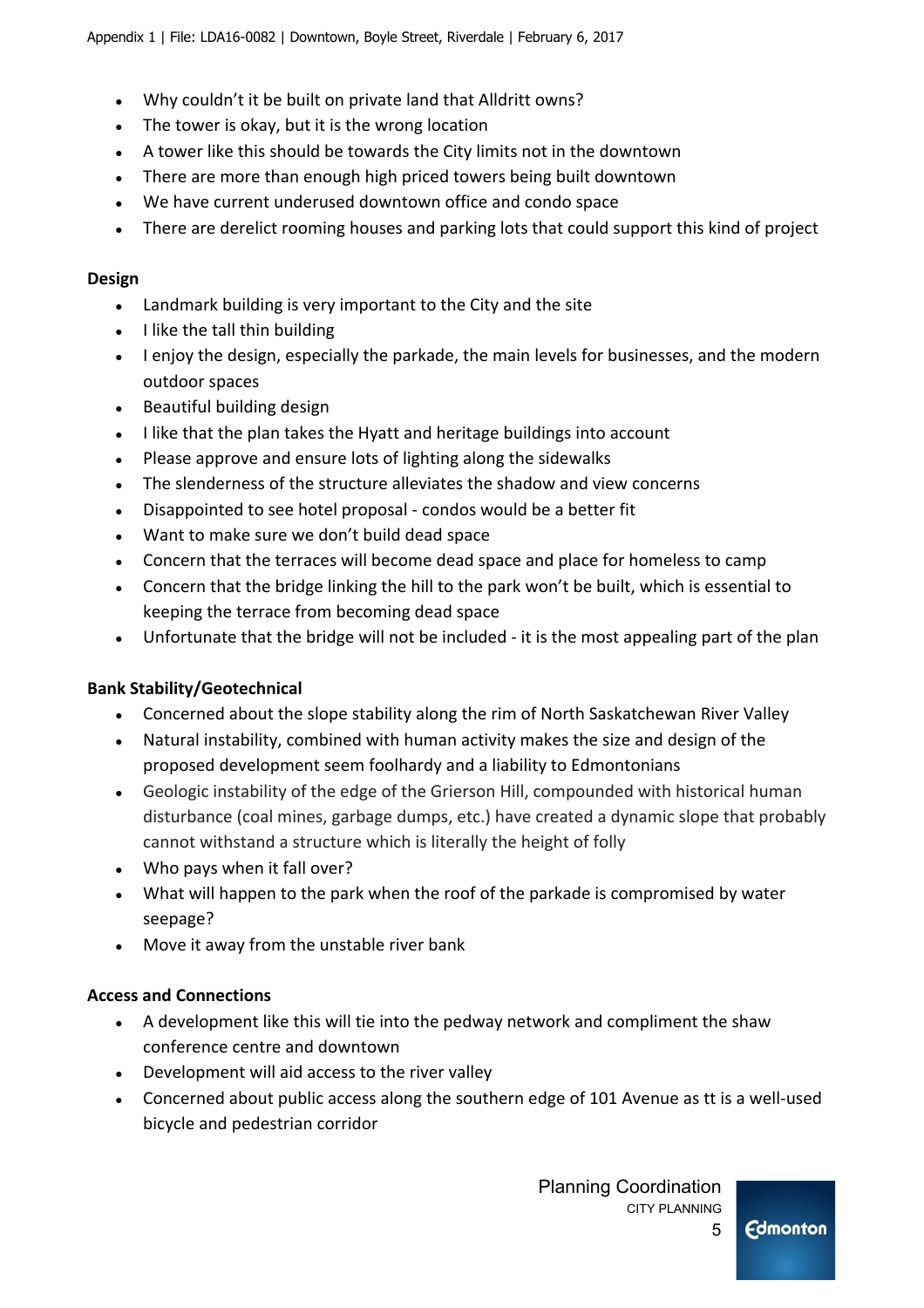- Will you still be able to walk and cycle along top of bank from Grierson Road to 97 Street and see the view?
- It is important not to lose any further public access to the top of our riverbank
- Will the site be connected to the Shaw Conference Centre?
- The connection between the building and the Shaw Centre is a promise that cannot be kept and therefore it should not be shown to the public at this time

## **Parking and Traffic**

- Concern that the parking entrance will decrease the business operations of the St. Barbara Church (i.e. funeral procession, wedding)
- Concerned about access to the church and where the parishioners are going to park
- Concerned with increased noise and traffic
- Impact of cars getting into and out of parkade not dealt with in this proposal
- Will bring way too much traffic to this area
- Jasper Avenue is already very conjected, even without the current LRT construction

## **Developer Accountability**

- Will the project be built as proposed and what is the guarantee that the development will occur?
- There may be a disconnect between the proposal and what actually gets built
- May end up with an empty hole
- Once the land, roads and paths are sold who holds the developer accountable?

## **Community**

- People living in an 80 story, even 50 storey or any large highrise, will not participate in the community on the ground level
- This development need to be more community centered to better incorporate itself into the environment it is being built
- Needs to be inclusive of the surroundings not dominate them
- We are downtown residents, professionals who care about the city, and this is not what we want - we want parks and historical preservation and some human scale

## **Consultation**

- Consult First Nations people
- The Project is developer's and City Council's plan not the people's plan
- This event seems too late, and way after initial concept consultation

## **Construction**

- I'm concerned about neighbourhood access during construction
- I'm concerned about potential 24/7 construction noise definitely having a huge impact one block away